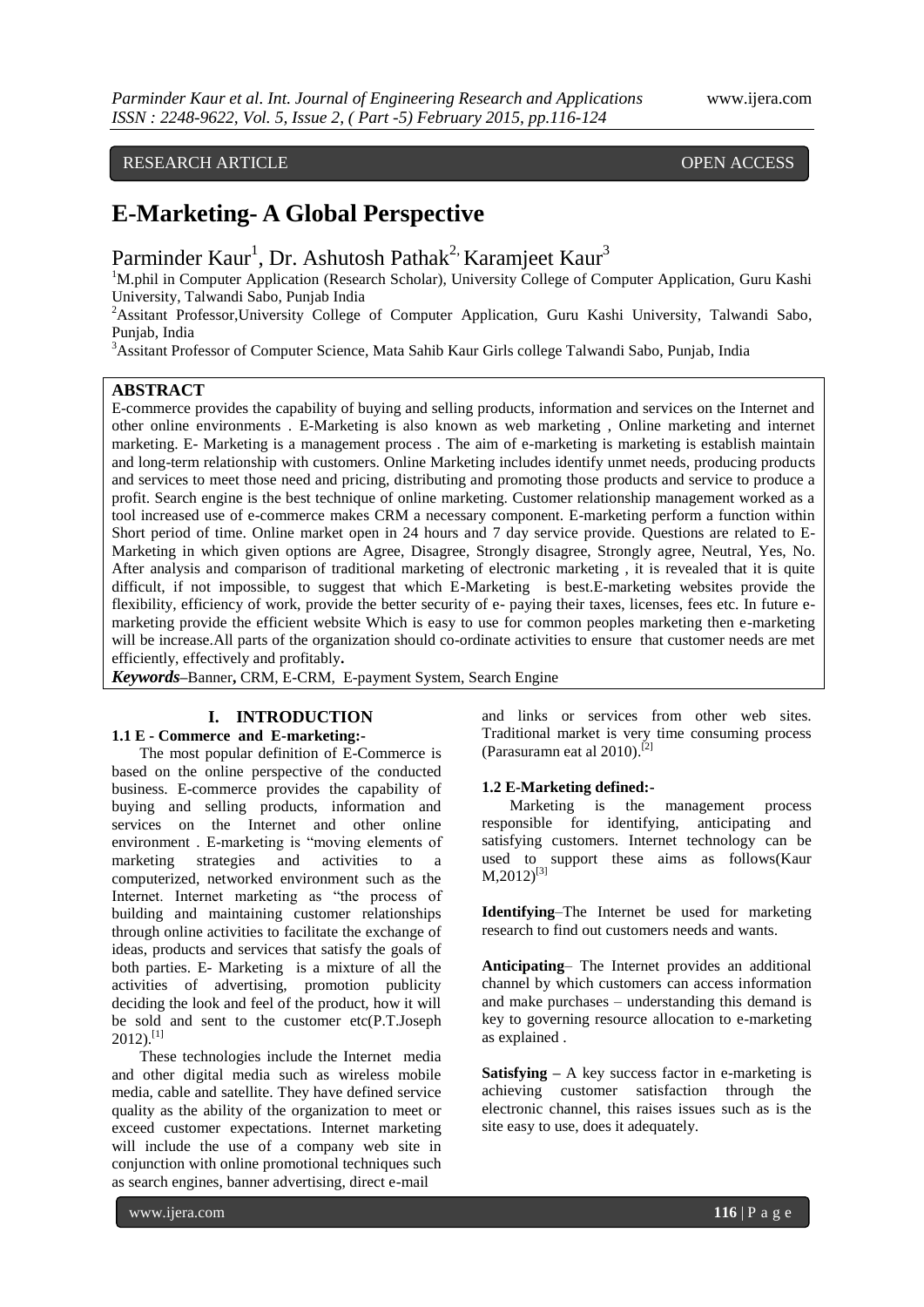#### **1.3 CRM(Customer Relationship Management)**

E-commerce and Customer Relationship Management (CRM) jointly worked as a tool.Ecommerce mainly target customers by getting closer to customers, serving them better,cost cutting, introducing new products and services and creating new opportunities through the Internet. In marketing CRM is a term which has an ability to understand, anticipate and manage the needs of the customers,<br>interaction and relationships increases the interaction and relationships increases the profitability through revenue and marginal growth and operational efficiencies (Sana Rehman, 2012).<sup>[4]</sup> E-CRM benefits to customers :-

- Customer's interaction or satisfaction
- Convenience
- Speed of processing the transaction through e-response

#### **1.4 How Can Organization look at E-Marketing**

An organization may look at internet marketing to do one of the following functions:-

- **Sell**  Grow sales and attract business using digital technologies.
- **Serve**  Add value through the benefits of the Internet such as speed.
- **Speak**  Get closer to customers by making the business available to them at home, work or on the go with mobile technologies.
- **Save**  Reduce costs by using information technologies to make the business more efficient.
- **Sizzle**  Extend the online brand ( create a new one) - remember sell the sizzle not the sausage i.e. the benefits, aesthetics or value of a product or service rather than its features.

#### **1.5 E-Marketing Methods:-**

#### **1) Search Engine Market (SEM)**

Search engine marketing (SEM), which allows firms to target consumers by placing ads on search engines, has proven to be an effective audience acquisition strategy. Unlike traditional online advertising, advertisers pay only when users actually click on an ad. When successfully implemented(Chaffey et al., 2006)<sup>[5]</sup>. Most online advertising campaigns have two main objectivesbrand development and direct response. Which has a two types:-

- Pay-Par Click
- Search Engine Optimization(SEO)

#### **2) Online PR:-**

PR stands for "public relations". Online PR is managing publicity about an organization and its brands, products or web sites through its online presence and third party web sites and other digital

media. It includes providing press releases via email or on website and submitting them to online news feeds.(Hoang Tung ,2008)<sup>[6]</sup>

- Link-building and generating editorial
- Blogs, communities and RSS
- Managing how your brand is presented on third party sites
- Creating a buzz viral marketing

#### **3) E-Mail Marketing***:-*

Email marketing is a method of distributing information about product or service or for soliciting feedback from customer about a product or service through Email. Email addresses of customers and prospective customer may be collected or purchased. Email marketing is a form of direct marketing  $(P.Linh, 2008)^{[6]}$  Special deals and postcard by email marketing Increase profit and sales, promote products and services, last minute special offer. There are two major types of e-mail marketing .

- Opt–in email
- Opt out email

#### **4) Banner Advertisement:-**

Banner is a placement of ads on website for a fee. The offline equivalent of this form of online marketing would be traditional ads on newspaper or magazines. Banner service is relatively expensive. Banner ads are graphical presentations placed on web pages with the purpose of attracting visitors to click on the ad and visit the advertised website. There are many standard Banner ads ,Each with a different Shape or size. (Smith and Chaffey,  $2007$ )<sup>[7]</sup>

- Banner sand Button
- Rectangles and Pop-ups
- Skyscrapers
- Floating

#### **5) Viral Market :-**

Viral marketing uses email to transmit a promotional message to another potential customer. It is very useful in reaching a large number of people rapidly like a computer virus. The contents of email can be a video clip, a TV ad, a cartoon, a funny picture, a poem, a song, a political message or a news item which must be so interesting and amazing that makes people pass it on. In comparison to the traditional marketing, viral marketing equals that of a "word of-mouth"(Chaffey et al., 2006, Sana Rehman  $2012$ <sup>[4,5]</sup>

#### **6) Blog Market:-**

Blog marketing is the process of reaching a business prospects through the use of a blog . Blog market is an act of positioning comments, expressing opinions or making announcement in a discussion forum and can be accomplished either by hosting your own blog or by posting comments and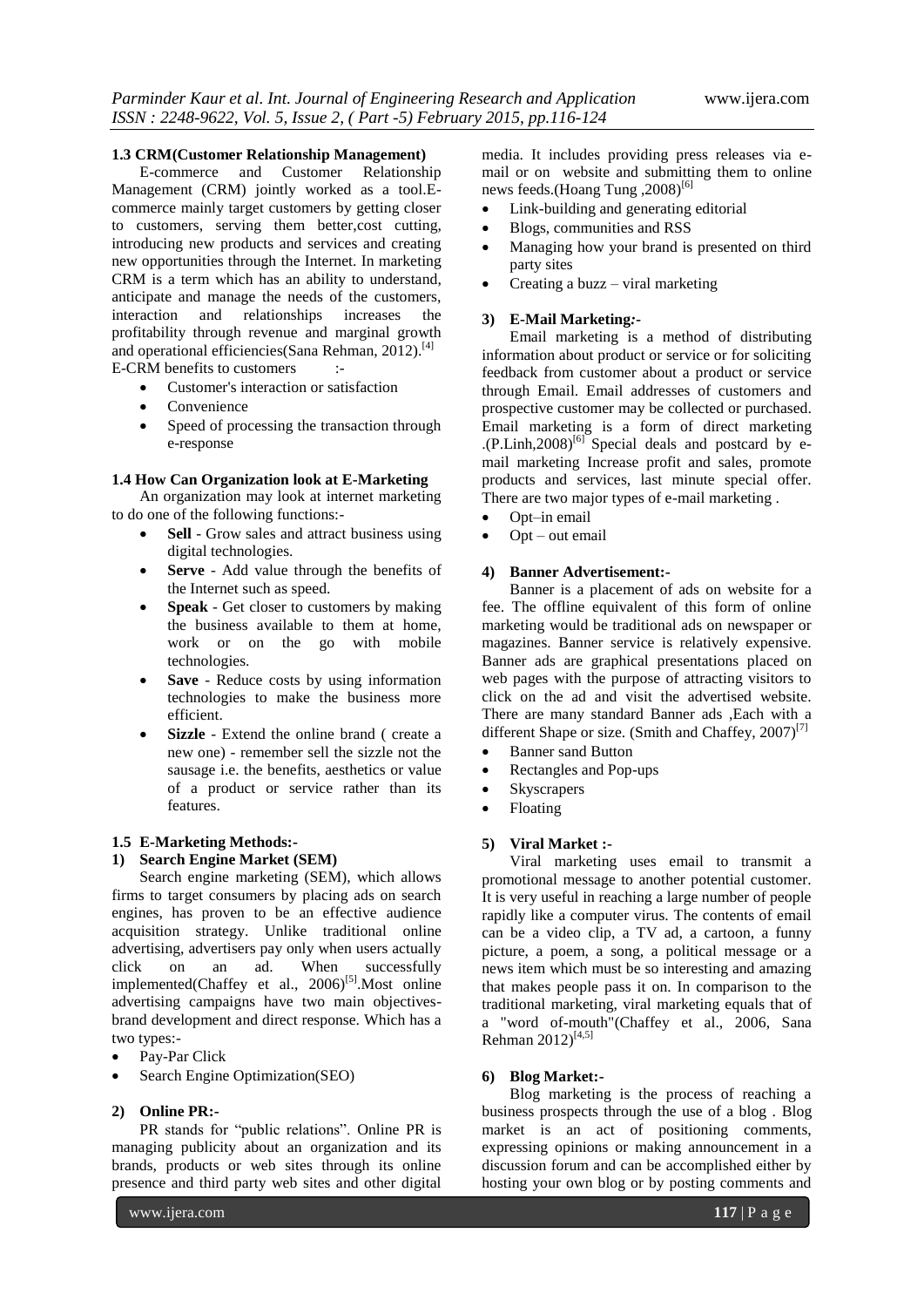URL in other blogs related to your product or service online. Blog marketing may also help improve a Website's rankings in search results and is often used for search engine optimization (SEO) purposes.

#### **1.6 Traditional market v/s E-market:- Table 1.6**

|                            | <b>Traditional Market</b>                                                                                                                                                                                                                     |  |  |
|----------------------------|-----------------------------------------------------------------------------------------------------------------------------------------------------------------------------------------------------------------------------------------------|--|--|
| <b>E-market</b>            |                                                                                                                                                                                                                                               |  |  |
| E-Marketing is very        | Traditional                                                                                                                                                                                                                                   |  |  |
| economical and fast way    | Marketing is very                                                                                                                                                                                                                             |  |  |
| to promote product         | expensive and takes                                                                                                                                                                                                                           |  |  |
|                            | more time to promote                                                                                                                                                                                                                          |  |  |
|                            | product                                                                                                                                                                                                                                       |  |  |
| E-Marketing is very        | It is very expensive                                                                                                                                                                                                                          |  |  |
| useful for promoting       | and time consuming                                                                                                                                                                                                                            |  |  |
| product globally[without   | process for traditional                                                                                                                                                                                                                       |  |  |
| any additional cost]       | marketing                                                                                                                                                                                                                                     |  |  |
| In E- Marketing, you can   | Traditional<br>In the set of the set of the set of the set of the set of the set of the set of the set of the set of the set of the set of the set of the set of the set of the set of the set of the set of the set of the set of the set of |  |  |
| also work with less        | Marketing, you need                                                                                                                                                                                                                           |  |  |
| employs [you can take      | more employment                                                                                                                                                                                                                               |  |  |
| more work with less        | with more man power                                                                                                                                                                                                                           |  |  |
| manpower].                 | which in terms                                                                                                                                                                                                                                |  |  |
|                            | requires spending                                                                                                                                                                                                                             |  |  |
|                            | more money                                                                                                                                                                                                                                    |  |  |
| In online business you can | That is not possible                                                                                                                                                                                                                          |  |  |
| sell or buy product 24 X   | traditional<br>in                                                                                                                                                                                                                             |  |  |
| 7, round the year without  | marketing                                                                                                                                                                                                                                     |  |  |
| employing any person       |                                                                                                                                                                                                                                               |  |  |
|                            |                                                                                                                                                                                                                                               |  |  |
| Paying Professional and    | Paying renowned                                                                                                                                                                                                                               |  |  |
| Experienced E-market       | Advertising<br>and                                                                                                                                                                                                                            |  |  |
| Company<br>is<br>very      | Marketing Company                                                                                                                                                                                                                             |  |  |
| economical                 | is very Costly                                                                                                                                                                                                                                |  |  |

#### **1.7 Traditional vs. Internet Marketing Mix**

The marketing mix consists of the four elements, simply called four P's .The e-marketing mixes essentially the same as the marketing mix. It is simply the adaptation of price, place, product and promotion to the e-marketing context. Of course one could also include physical evidence, people and process when marketing planning for an online service. Below is a brief outline of how markets can apply the e-marketing mix to their organization's own product, service, brand or solution( Kalyanam  $K$ , 2002).<sup>[8]</sup>

The descriptions of the 4 P's are listed in the table below:-

**The 4 P's Marketing Mix (P)-The basic function for Exchange**

| <b>Table 1.7.1</b>                   |                                                                                                              |  |  |  |
|--------------------------------------|--------------------------------------------------------------------------------------------------------------|--|--|--|
| <b>Marketing Mix</b><br>Elements (P) | <b>Description</b>                                                                                           |  |  |  |
| <b>Product</b>                       | Variety, quality, design, feature,<br>brand name, packaging, sizes,<br>services, warranties, and<br>returns. |  |  |  |
| Price                                | List, price, discounts, allowances,<br>payment period, and credit<br>terms.                                  |  |  |  |
| <b>Promotion</b>                     | Advertising, personal selling,<br>promotion, public<br>sales<br>relations, and direct marketing              |  |  |  |
| Place                                | Channels,<br>coverage,<br>locations.<br>assortments,<br>inventory, transportations and<br>logistics          |  |  |  |

E-marketing , the authors have described redefined elements of enhanced marketing mix, the four C's, to reflect the customer centric and Internet perspective.

The descriptions of 4 C's are listed in the table below:-

**The 4 Cs Marketing Mix**

| <b>Table 1.7.2</b> |                                 |  |  |
|--------------------|---------------------------------|--|--|
| Marketing Mix      | <b>Description</b>              |  |  |
| Elements $(C)$     |                                 |  |  |
|                    |                                 |  |  |
|                    | Improved Products, services     |  |  |
| <b>Customer</b>    | and ideas that customers are    |  |  |
| Solution           | willing to buy.                 |  |  |
|                    | Improved Price, reflecting the  |  |  |
| Cost               | relationship between value and  |  |  |
|                    | cost - customers are willing to |  |  |
|                    | accept higher costs for the     |  |  |
|                    | products that provide higher    |  |  |
|                    | added value and solution for    |  |  |
|                    | their needs.                    |  |  |
|                    | Improved Place, via the         |  |  |
| Convenience        | Internet, use of multi-         |  |  |
|                    | distribution channels based on  |  |  |
|                    | customer preference             |  |  |
|                    | Improved Promotion, targeted    |  |  |
| Communication      | "realtime" communication with   |  |  |
|                    | the customers.                  |  |  |

#### **1.8 How do Internet marketing communications differ from traditional marketing communications?**

Internet marketing differs from conventional marketing communications because of the digital medium used for communications. E-marketing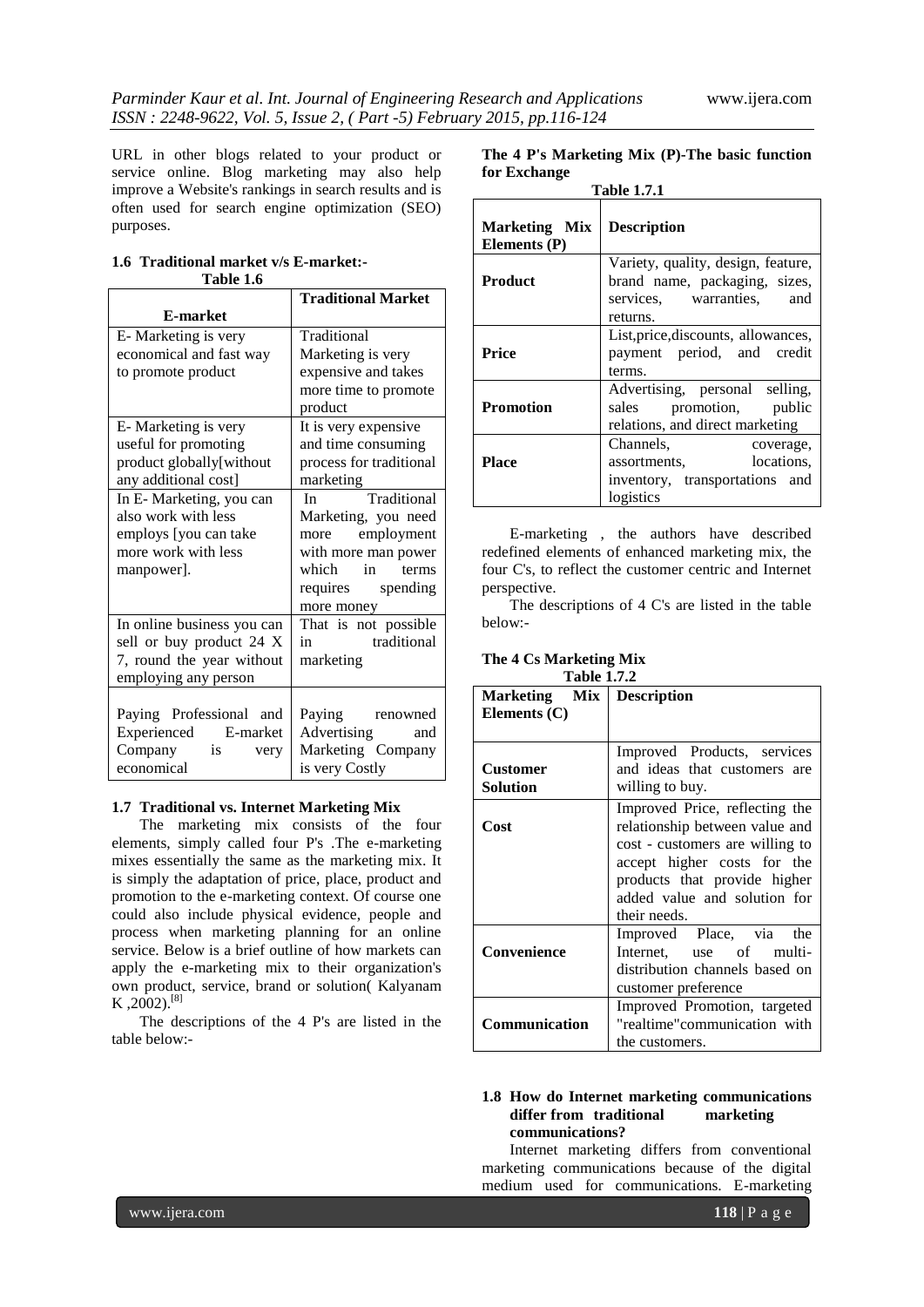delivers benefits by adding the number of players involved in a business. The purpose of e-marketing is to give the possibilityfor online businesses to create cost-effective opportunities, stimulate, strengthen and enhance relationships with stakeholders and customers. Digital medium used for communications. The Internet and other digital media such as digital television, satellite and mobile phones create new forms and models for information exchange. Online market is 24 hours service everyday(Fill C and Jamieson B, 2011).<sup>[9]</sup>

In the beginning, e- marketing starts with easy and humble process but with the passage of time direct marketing is going to convert into complex science which involves some advance features such as collection of data about transactions of customers along with their personal information and then store all the data into data-bases.

E-marketing offers the products directly to consumers. This offer can be made in the form of personal sales or via internet e.g. using the electronic mail orders or online orders without the involvement of middlemen. Increase in the use of internet is serving as a significant indicator of rapidly increase in direct marketing through e-commerce in developing countries.

#### **1.9 Steps to Start E-Marketing:-**

Starting e-Marketing is easy but walking on the right path is not so easy. There are just too many options you can consider! However, typically I would recommend my clients to follow 5 simple steps to plan and start doing e-Marketing and they are:

- a) Building Effecting Website
- b) Designing Compelling Messages
- c) Sending strategic newsletters
- d) Online Advertising
- e) Managing customer database

#### **1.10 Benefits of E-marketing:-**

- a) Extremely low risk
- b) Reduction in costs through automation and. use of electronic media
- c) Faster response to both marketers and the. end user
- d) Increased ability to measure and collect data
- e) Opens the possibility to a market of one through personalization
- f) Increased interactivity
- g) Increased exposure of products and services
- h) Boundless Universal accessibility

### **1.11Limitations of E-marketing**

- a) Dependability on technology
- b) Security, privacy issues
- c) Maintenance costs due to a constantly evolving environment
- d) Higher transparency of pricing and increased price competition
- e) Worldwide competition through globalization

#### **1.12 Objectives of the e-marketing:-**

- a) Methods of making market more effective and fulfill the needs and requirements of the customers.
- b) To Conduct research as to the nature e.g demographics, preference and needs of existing and potential customers.
- c) Designing processes to provide a strong communication between businessman and clients.
- d) To Identify the area of quality customer service with personal attention.

#### **II. PROBLEM FORMULATION**

Despite different types of relationship between marketing and customers. There is a need to understand that still the people residing in small cities and large cities. People have significant relationship with their marketing. It has been well established that large city population prefer Online marketing to a greater extend as compared to their small cities counterparts.

Difference in Socio economic backgrounds



marketing

#### **III. RESEARCH METHODOLOGY**

This studied have been carried out on E-market. Data used in this study collected basically from the secondary sources. Primary data also collected through personal interview method conducting the person who is supposed to have knowledge about the topic. Secondary data have been collected from various sources including websites, newspapers, various published and unpublished article about preprimary education etc.

#### **3.1Survey Instrument**:-

Information have collected from books, journals etc. Some questionnaire have been designed (Manjotkaur  $2012$ <sup>[3]</sup> book. Some materials have collected from books, journals etc. The information is based on different web site resources.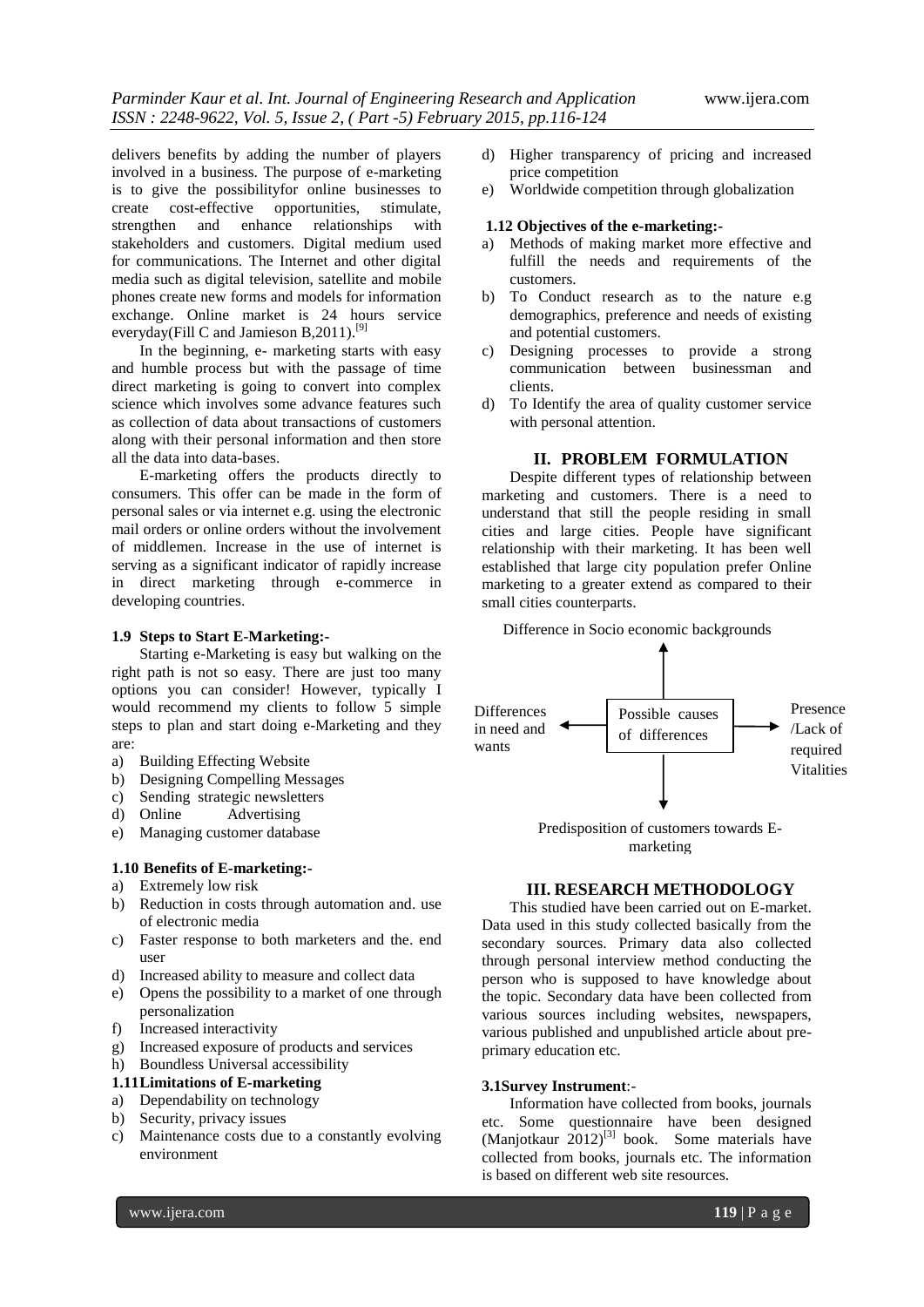The Study is Based on comparative type of research methodology. The mobile (Samsung, iphone) product sale through E- marketing. Apple and Samsung were the biggest contributors to the Smartphone market in the world. Some data collected data from e-books or e-store Ludhiana or showroom Current sector 35-C.

#### **3.2 Collection of data through questionnaire :-**

In this method a questionnaire is sent to the person concerned with request to answer the with request to answer the questions and return the questionnaire. A questionnaire consists of a number of questions printed or typed in a definite order on a form or set of forms. The questionnaire is mailed to respondent who are expected to read and understand the question .The and write down the reply in the space meant for the purpose in questionnaire itself. The respondent to have answer the questions on their own. The research methodology on on-line marketing is based on the survey. Objective type questions have been designed in survey . Some responses has been collected from people . Like ( student ,Professional and others). The result of survey shown in graphs.

#### **3.3 Result**

This is a descriptive research which has studied the present conditions. The relevant data was collected based on e-marketing ,which most suitable for e-marketing.

#### **IV. DATA INTERPRETATION**

The Survey was carried on Samsung and Iphone sale product. A Comparison was done between Traditional market and e-marketing. Tables and graph identify the report of product sold . This study reveals the touch quality , internal memory, disadvantage and peoples view(agree. Disagree, Neutral).

Increasing sale of Samsung Jan 2013 to July 2013 in Mansa through Traditional market.







This graph shows the sale of I-phone product in January 2013 to in August 2013 in Ludhiana e-store. In January 2013 the sale of I-phone product were 56 sets. In February the sale of i-phone product increased of 8 sets then in march were decreasing of 2 sets. The month of April the sale of I-phone increased all of others. Then the sale of I-phone product decreased of 6 sets as compared to April. In July 2013 the sale of I-phone product decreased of 5 set than June 2013. The sale of i-phone product increased of 3 sets that last month.

**Fig 4.2.2:- Sale of I-phone (January 2013 to August 2013) in Ludhiana through Traditional market.**



The graph shows the I-phone product sale in January 2013 to in August 2013 in Ludhiana. 2 set sale through e-marketing in Jan 2013. In February, March, April increased the sale of i-phone product. The sale 1 set of i-phone product decreased in July2013 and the sale of 1 set of i-phone product increased in August.

**Fig 4.3.3:- Sale of I-phone (January 2013 to August 2013) in Ludhiana through E-market**



The graph shows the I-phone product sale in January 2013 to in August 2013 in Ludhiana. 2 set sale through e-marketing in Jan 2013. In February, March, April increased the sale of i-phone product. The sale 1 set of i-phone product decreased in July 2013 and the sale of 1 set of i-phone product increased in August

www.ijera.com **120** | P a g e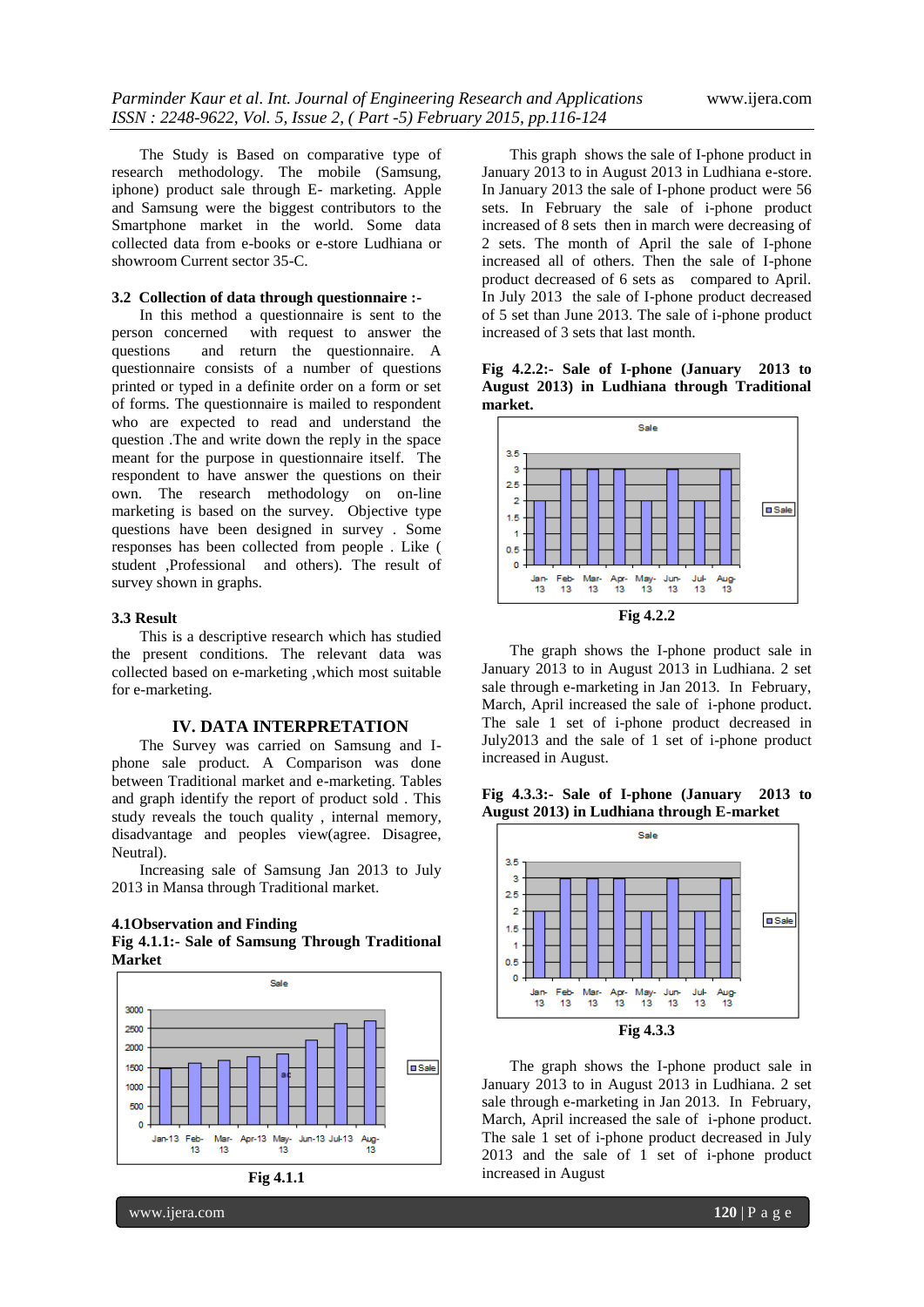## **4.3 The graphs of Questionnaire and explanation of graphs are discussed as below:-**

**Table 1**Total Respondent 100

| S.No. | Questions                                         | Yes | No |
|-------|---------------------------------------------------|-----|----|
|       | Is the best way Online<br>marketing               | 96  |    |
|       | Are Brokers involve in<br><b>Online Marketing</b> | 55  | 45 |
| 3     | Is it possible to update<br>data time to time     | 87  | 13 |
|       | Is this service as open for<br>24 hours           | 97  | 3  |

#### **Fig no. 4.3.1:- Graph represent yes/no options**



This graph indicated two options(Yes/No) .The graph revels following results:-

(1)55 persons answered in affirmation and 45 persons respondent negatively to questionno. 2 because brokers were not involve in online marketing.

(2)97 persons answered hours.in affirmation and 3 persons respondent negatively to question no. 4 because e-marketing services open for 24 hour

| Sr. No.         | <b>Questions</b>                                                           | Agree           | <b>Disagree</b>  | <b>Strong</b><br>Agree | <b>Strong</b><br><b>Disagree</b> | <b>Neutral</b>  |
|-----------------|----------------------------------------------------------------------------|-----------------|------------------|------------------------|----------------------------------|-----------------|
| 5               | Response service is available for all<br>questionnaire in e-marketing      | 64              | $\Omega$         | 28                     | $\Omega$                         | 8               |
| 6               | Can we sell personal items through e-<br>marketing                         | 52              | $\Omega$         | 33                     | 6                                | 9               |
| 7               | Is this direct marketing                                                   | 45              | $\Omega$         | 41                     | 8                                | 6               |
| 8               | Internet marketing requires a great deal<br>of efforts of hard work        | 60              | 8                | $\overline{22}$        | $\overline{2}$                   | 8               |
| 9               | Search engine is the best technique for<br>online marketing                | 46              | $\overline{7}$   | 43                     | $\overline{2}$                   | $\overline{2}$  |
| 10              | Is it can be both beneficial and risk to<br>your business at the same time | 46              | 5                | 33                     | 2                                | 14              |
| 11              | Do traditional market save the time                                        | 19              | 26               | 19                     | 20                               | 16              |
| $\overline{12}$ | Is your product available local or<br>worldwide                            | 37              | $\overline{2}$   | 44                     | $\Omega$                         | $\overline{17}$ |
| $\overline{13}$ | Chances of making mistakes In Online<br>marketing                          | $\overline{39}$ | $\overline{8}$   | 17                     | 1                                | $\overline{35}$ |
| 14              | Is this a reliable service                                                 | 43              | $\boldsymbol{0}$ | 31                     | $\overline{2}$                   | 24              |
| 15              | Do Online marketing Cleared all doubt<br>of customers about the products   | 44              | $\overline{7}$   | 30                     | 3                                | 16              |
| 16              | Is this a time Saving Service                                              | 30              | 3                | 53                     | 8                                | $\overline{9}$  |
| $\overline{17}$ | No Proper home delivery of products in<br>Online marketing                 | 10              | 22               | 22                     | 14                               | 32              |
| 18              | Internet marketing used in share<br>marketing                              | 51              | $\overline{2}$   | 31                     | $\mathbf{1}$                     | 15              |
| 19              | To Sell more products from online<br>market                                | 51              | $\overline{0}$   | 34                     | $\mathbf{0}$                     | 15              |
| 20              | Giving the discount on sale product<br>increases e-marketing               | 39              | $\Omega$         | 51                     | 5                                | 5               |
| 21              | Can the product we presented                                               | 37              | $\overline{5}$   | 37                     | 6                                | 15              |
| 22              | Hackers Can steal your Payment                                             | 33              | $\overline{2}$   | 15                     | 10                               | 40              |

www.ijera.com **121** | P a g e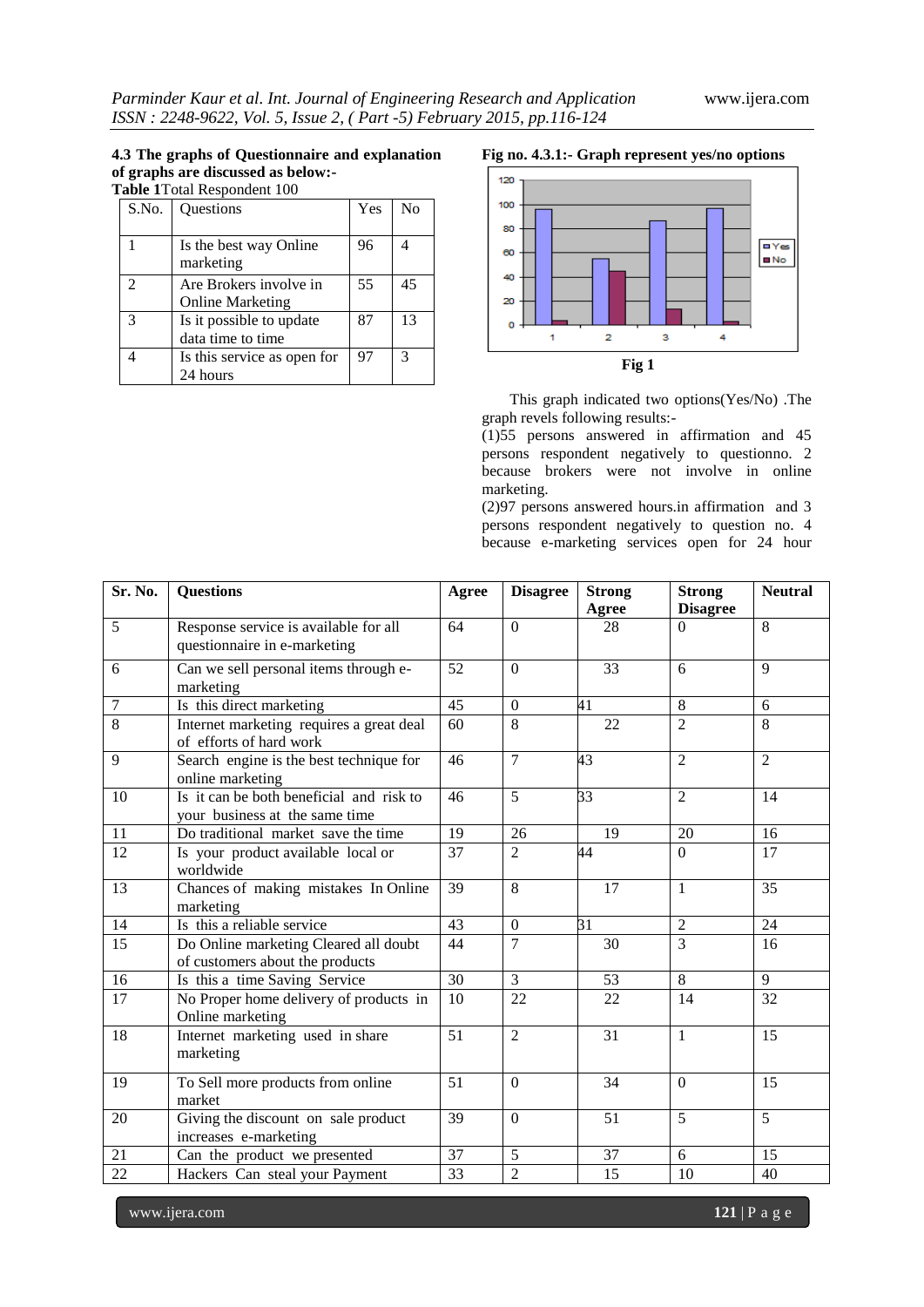*Parminder Kaur et al. Int. Journal of Engineering Research and Applications* www.ijera.com *ISSN : 2248-9622, Vol. 5, Issue 2, ( Part -5) February 2015, pp.116-124*

| 23 | Currency Conversion Scheme available | 36 |    | 44 | 13 |
|----|--------------------------------------|----|----|----|----|
|    | in online marketing                  |    |    |    |    |
| 24 | Is it possible to share the global   | 38 |    | 45 | O  |
|    | information about e-marketing        |    |    |    |    |
| 25 | Website earn more profit but do-not  | 40 | 22 | 15 | 21 |
|    | provide proper information about any |    |    |    |    |
|    | market                               |    |    |    |    |
| 26 | A quick and easy way to reach new    | 41 |    | 49 |    |
|    | customer in local area               |    |    |    |    |

**Fig.4.3.2:-Overall analysis of E-marketing on the basis of survey**



**Fig no.2:-Overall analysis**

This graph indicated five options (agree, disagree, strong agree, strong disagree, neutral). The graph revels following options.

- (1) 64 persons answered in agree , 0 persons respondent disagree and 28 persons respondent in strong agree,0 persons respondent strong disagree and 8 persons respondent neutral to question no. 5 because they think that response service available for all questionnaire in emarketing .
- (2) 10 persons answered in agree , 22 persons respondent disagree and 22 persons respondent in strong agree,14 persons respondent strong disagree and 32 persons respondent neutral to question no.17 because they have no trust in online market and they think that no proper home delivery through e-marketing .
- (3) 53 persons respondent in strong agree,3 persons respondent disagree and 9 persons respondent neutral to question no16.
- (4) The maximum peoples are agree on my questionnaire because they think that it is a direct market, great deal of efforts of hard work , reliable service,product presentation and currency schemes available in online marketing. Online market are local or worldwide.

| S.No. | Questions                                              | Iphone | Samsung | Others |
|-------|--------------------------------------------------------|--------|---------|--------|
| 27    | Which mobile<br>product do<br>you use                  | 27     | 55      | 18     |
| 28    | <b>Which Mobile</b><br>product<br>quality is<br>better | 41     | 47      | 12     |
| 29    | Which Mobile<br>product is<br>easy to use              | 11     | 76      | 13     |

**Fig no.4.3.3:- Graph represented Sale product**



**Fig no. 4to5:- Graph represent Phone quality**



**Fig no. 4 to 5**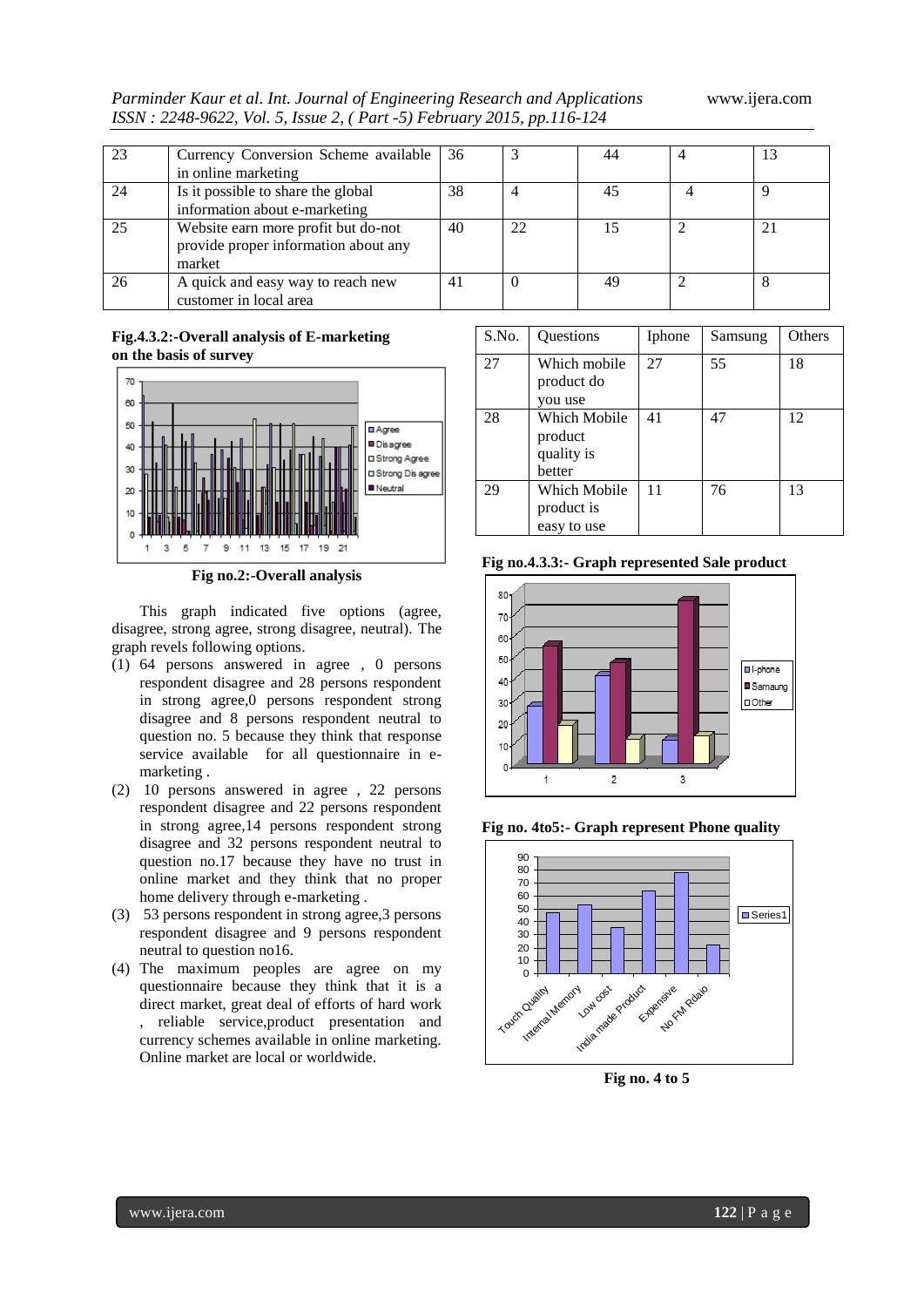Explanation Fig no.3 sales product This graph identify the comparison Samsung and Iphone sale product . There are fifty five persons prefer Samsung product because the quality is better Samsung product than I-phone product. Mostly people easy to use Samsung as compared I-phone product.

| S.No. | Questions   | Touch   | Internal |
|-------|-------------|---------|----------|
|       |             | Quality | Memory   |
|       |             |         |          |
|       |             |         |          |
|       |             |         |          |
| 30    | Why I-phone | 47      | 53       |
|       | product Use |         |          |
|       | you         |         |          |
|       |             |         |          |
|       |             |         |          |

| S.No. | Questions                          | Low<br>Cost | India Made<br>Product |
|-------|------------------------------------|-------------|-----------------------|
| 31    | Why do you<br>use Samsung<br>Phone | 36          | 64                    |

| S.No. | Questions                                 | Expensive | No FM |
|-------|-------------------------------------------|-----------|-------|
|       |                                           |           | Radio |
| 32    | What is the<br>disadvantage<br>of I-phone | 78        | 22    |

This graph identify six options( touch quality, internal memory, low cost, India made product, expensive, no FM radio ) .The graph reveals following results:-

- 1) 47 persons answered in touch quality , 53 persons respondent to internal memory question no. 30
- 2) 36 persons answered in low cost , 64 persons respondent to India made product question no. 31.
- 3) 78 persons answered in expensive , 22 persons respondent to no Fm radio question no. 32.

### **V. CONCLUSIONS & FUTURE SCOPE**

**5.1 Conclusion** E-marketing has become an integral part of modern Marketing. This opportunities emarketing operation increases different levels of risks for marketing. More than ten Years of Internet marketing research have yielded a set of important findings. Based on our review of these findings, it is clear that the Internet is playing a more and more important role in the field of marketing. Marketers

and their clients are becoming aware of the need to measure the collaborative effects of marketing (i.e., how the Internet affects in-store sales). In Mansa The study reveals that customers do-not use of emarketing. They do- not have any knowledge of emarketing. Some study have been designed on survey .The respondent have to answer the questions on their own. Some peoples satisfies on our views. But some peoples were not satisfies with us. Respondent have adequate time to give well thought out answers. Respondents, who are not easily approachable ,can also be reached conveniently. This study states that Online marketing System provides greater reach to customers. Feedback can be obtained easily as internet is virtual in nature. Customer loyalty can be gain. Personal attention can be given by market to customer also quality service can be served.

We came to know various strengths of Online marketing system such as quality customer service, greater reach, time saving customer loyalty, easy access to information, 24 hours access, reduce paper work ,no need to carry cash easy online applications etc.

#### **5.2 Future Scope**

- The study Can be undertaken in Small cities for understanding the overall satisfaction on all India bases.
- Conduct seminar and fair to aware the people of villages and cities.
- In future e-marketing provide the efficient website Which is easy to use for common peoples.
- E-marketing provide give the discount on product.
- Better service Quality.
- Electronic payment provides greater freedom to individuals in paying their taxes, licenses, fees etc.
- Reduce deployment costs and distribute information easily.
- Avoiding long lines and other hassles.
- If any transactions have been carried out in marketing through traditional methods then have no cost of marketing.
- The Future scope of the study of E- marketing use to reduce cost.
- E-marketing is used in the long run results in reduction of number of branches, saying rentals of related buildings and properties.
- In Future with the help of Online marketing perform a function within Short period of time.
- By using Security issues wages and salary bill of banks get reduced .Banking convenience of client has considerably increased as the can transact from home or office.